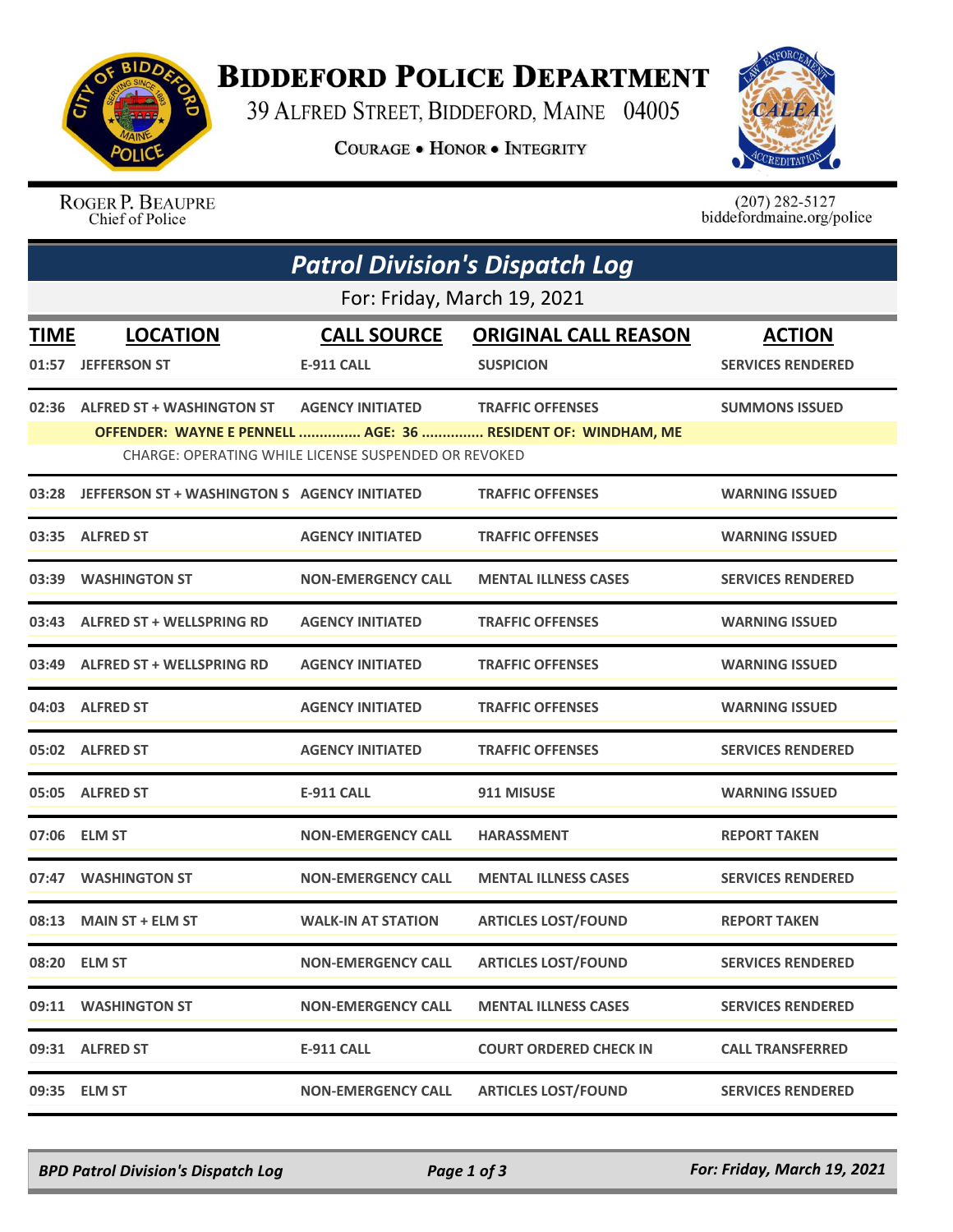| <b>LOCATION</b>                                                                                                       | <b>CALL SOURCE</b>                                                                                                                                                                                                                                                                                                                                                                                                                                                            | <b>ORIGINAL CALL REASON</b>               | <b>ACTION</b>            |  |  |  |  |
|-----------------------------------------------------------------------------------------------------------------------|-------------------------------------------------------------------------------------------------------------------------------------------------------------------------------------------------------------------------------------------------------------------------------------------------------------------------------------------------------------------------------------------------------------------------------------------------------------------------------|-------------------------------------------|--------------------------|--|--|--|--|
|                                                                                                                       | <b>NON-EMERGENCY CALL</b>                                                                                                                                                                                                                                                                                                                                                                                                                                                     | <b>FRAUD / SCAM</b>                       | <b>SERVICES RENDERED</b> |  |  |  |  |
|                                                                                                                       | <b>NON-EMERGENCY CALL</b>                                                                                                                                                                                                                                                                                                                                                                                                                                                     | <b>ASSIST OTHER AGENCY</b>                | <b>SERVICES RENDERED</b> |  |  |  |  |
|                                                                                                                       | <b>NON-EMERGENCY CALL</b>                                                                                                                                                                                                                                                                                                                                                                                                                                                     | <b>MENTAL ILLNESS CASES</b>               | <b>SERVICES RENDERED</b> |  |  |  |  |
|                                                                                                                       | <b>AGENCY INITIATED</b>                                                                                                                                                                                                                                                                                                                                                                                                                                                       | <b>TRAFFIC OFFENSES</b>                   | <b>WARNING ISSUED</b>    |  |  |  |  |
|                                                                                                                       | <b>E-911 CALL</b>                                                                                                                                                                                                                                                                                                                                                                                                                                                             | 911 MISUSE                                | <b>SERVICES RENDERED</b> |  |  |  |  |
|                                                                                                                       | <b>WALK-IN AT STATION</b>                                                                                                                                                                                                                                                                                                                                                                                                                                                     | <b>WARRANT ARREST</b>                     | <b>ARREST(S) MADE</b>    |  |  |  |  |
| OFFENDER: TRAVIS RICHARD LEVESQUE  AGE: 22  RESIDENT OF: BIDDEFORD, ME<br><b>CHARGE: WARRANT ARREST</b>               |                                                                                                                                                                                                                                                                                                                                                                                                                                                                               |                                           |                          |  |  |  |  |
|                                                                                                                       | <b>AGENCY INITIATED</b>                                                                                                                                                                                                                                                                                                                                                                                                                                                       | <b>ANIMAL COMPLAINT</b>                   | <b>NEGATIVE CONTACT</b>  |  |  |  |  |
|                                                                                                                       | <b>NON-EMERGENCY CALL</b>                                                                                                                                                                                                                                                                                                                                                                                                                                                     | <b>DISABLED VEHICLE</b>                   | <b>SERVICES RENDERED</b> |  |  |  |  |
|                                                                                                                       | <b>AGENCY INITIATED</b>                                                                                                                                                                                                                                                                                                                                                                                                                                                       | <b>ANIMAL COMPLAINT</b>                   | <b>WARNING ISSUED</b>    |  |  |  |  |
|                                                                                                                       | <b>E-911 CALL</b>                                                                                                                                                                                                                                                                                                                                                                                                                                                             | 911 MISUSE                                | <b>SERVICES RENDERED</b> |  |  |  |  |
|                                                                                                                       | <b>AGENCY INITIATED</b>                                                                                                                                                                                                                                                                                                                                                                                                                                                       | <b>ANIMAL COMPLAINT</b>                   | <b>SERVICES RENDERED</b> |  |  |  |  |
|                                                                                                                       | <b>E-911 CALL</b>                                                                                                                                                                                                                                                                                                                                                                                                                                                             | 911 MISUSE                                | <b>SERVICES RENDERED</b> |  |  |  |  |
|                                                                                                                       | <b>WALK-IN AT STATION</b>                                                                                                                                                                                                                                                                                                                                                                                                                                                     | <b>ARTICLES LOST/FOUND</b>                | <b>REPORT TAKEN</b>      |  |  |  |  |
|                                                                                                                       | <b>AGENCY INITIATED</b>                                                                                                                                                                                                                                                                                                                                                                                                                                                       | <b>ANIMAL COMPLAINT</b>                   | <b>NEGATIVE CONTACT</b>  |  |  |  |  |
|                                                                                                                       | <b>RADIO</b>                                                                                                                                                                                                                                                                                                                                                                                                                                                                  | ATTEMPTED/THREATENED SUICIDE REPORT TAKEN |                          |  |  |  |  |
|                                                                                                                       | <b>AGENCY INITIATED</b>                                                                                                                                                                                                                                                                                                                                                                                                                                                       | <b>TRAFFIC OFFENSES</b>                   | <b>WARNING ISSUED</b>    |  |  |  |  |
|                                                                                                                       | <b>WALK-IN AT STATION</b>                                                                                                                                                                                                                                                                                                                                                                                                                                                     | <b>WARRANT ARREST</b>                     | <b>ARREST(S) MADE</b>    |  |  |  |  |
| OFFENDER: BONNIE ANNE GILMORE  AGE: 38  RESIDENT OF: ELIOT, ME<br><b>CHARGE: WARRANT ARREST</b>                       |                                                                                                                                                                                                                                                                                                                                                                                                                                                                               |                                           |                          |  |  |  |  |
|                                                                                                                       | <b>RADIO</b>                                                                                                                                                                                                                                                                                                                                                                                                                                                                  | <b>PRO-ACTIVE DV RESPONSE TEAM</b>        | <b>NO VIOLATION</b>      |  |  |  |  |
|                                                                                                                       | <b>AGENCY INITIATED</b>                                                                                                                                                                                                                                                                                                                                                                                                                                                       | <b>ANIMAL COMPLAINT</b>                   | <b>SUMMONS ISSUED</b>    |  |  |  |  |
| OFFENDER: CIVIL VIOLATION BY A FEMALE  AGE: 33  RESIDENT OF: BIDDEFORD, ME<br><b>CHARGE: DISPOSAL OF CANINE FECES</b> |                                                                                                                                                                                                                                                                                                                                                                                                                                                                               |                                           |                          |  |  |  |  |
|                                                                                                                       | <b>NON-EMERGENCY CALL</b>                                                                                                                                                                                                                                                                                                                                                                                                                                                     | <b>JUVENILE OFFENSES</b>                  | <b>SERVICES RENDERED</b> |  |  |  |  |
|                                                                                                                       | <b>E-911 CALL</b>                                                                                                                                                                                                                                                                                                                                                                                                                                                             | <b>MENTAL ILLNESS CASES</b>               | <b>UNFOUNDED</b>         |  |  |  |  |
|                                                                                                                       | <b>E-911 CALL</b>                                                                                                                                                                                                                                                                                                                                                                                                                                                             | 911 MISUSE                                | <b>DISPATCH HANDLED</b>  |  |  |  |  |
|                                                                                                                       | 09:51 ALFRED ST<br>09:58 BEACON AVE<br>10:00 COMMODORE DR<br>10:22 ALFRED ST + SUMMIT ST<br>10:29 PROCTOR RD<br>11:14 ALFRED ST<br>11:15    FOSS ST<br>11:48 ELM ST<br>12:40 WENTWORTH ST<br>12:58 ORCHARD ST<br>13:00 MAIN ST<br>13:18 POOL ST<br><b>LINCOLN ST</b><br>13:24 ELM ST<br>14:15 MAPLEWOOD AVE<br>14:23 ALFRED ST<br>14:38 ALFRED ST<br>14:50 SACO FALLS WAY<br>15:21 CUTTS ST + BRADBURY ST<br><b>BIRCH ST</b><br><b>15:32 WASHINGTON ST</b><br>15:39 GRAHAM ST |                                           |                          |  |  |  |  |

*BPD Patrol Division's Dispatch Log Page 2 of 3 For: Friday, March 19, 2021*